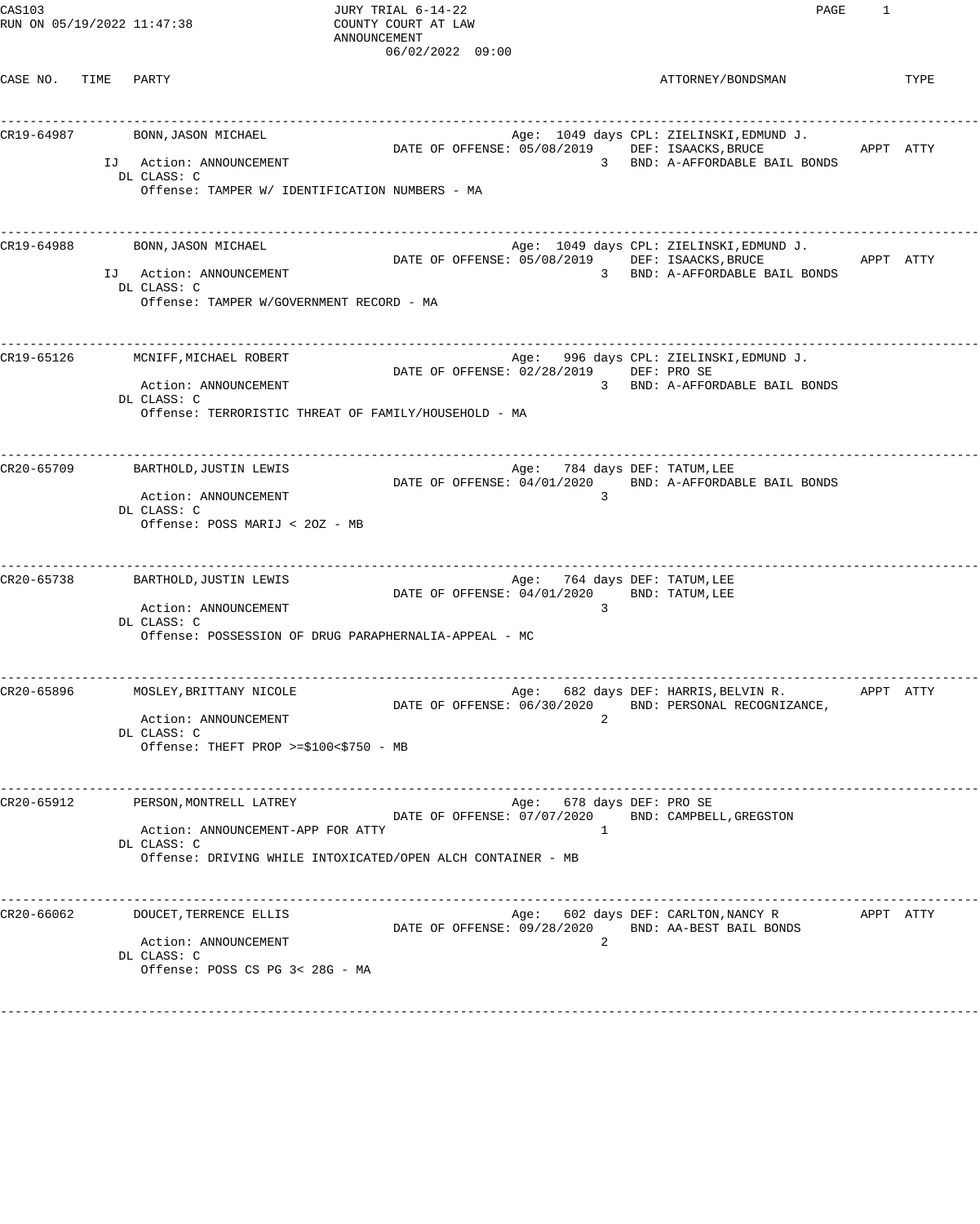CASE NO. TIME PARTY **ATTORNEY/BONDSMAN** TYPE

------------------------------------------------------------------------------------------------------------------------------------ CR20-66063 DOUCET,TERRENCE ELLIS Age: 602 days DEF: CARLTON,NANCY R APPT ATTY DATE OF OFFENSE: 09/28/2020 BND: AA-BEST BAIL BONDS Action: ANNOUNCEMENT 2 DL CLASS: C Offense: FLEEING POLICE OFFICER - MB ------------------------------------------------------------------------------------------------------------------------------------ CR21-66406 SOSA,BRANDON ALEXIS SAGA SAGA SAGA Age: 413 days DEF: ALBARADO,EMMANUEL DATE OF OFFENSE: 03/12/2021 BND: BLACKJACK BAIL BONDS-DECAT Action: ANNOUNCEMENT 2 DL CLASS: C Offense: UNL CARRYING WEAPON - MA ------------------------------------------------------------------------------------------------------------------------------------ CR21-66756 HERNANDEZ,JOE FRANCISCO Age: 177 days DEF: PRO SE DATE OF OFFENSE: 11/23/2021 BND: PERSONAL RECOGNIZANCE, Action: ANNOUNCEMENT-APP FOR ATTY 1 Offense: ASSAULT CAUSES BODILY INJURY FAMILY MEMBER - MA ------------------------------------------------------------------------------------------------------------------------------------ CR21-66761 STRAUSBAUGH,DONALD EDWARD STRAUSS Age: 175 days DEF: TATUM,LEE DATE OF OFFENSE: 03/29/2021 BND: TATUM, LEE Action: ANNOUNCEMENT<br>
Offense: TUEET OF PROPERT Offense: THEFT OF PROPERTY LESS THAN \$100 APPEAL - MC ------------------------------------------------------------------------------------------------------------------------------------ CR21-66762 STRAUSBAUGH,DONALD EDWARD Age: 174 days DEF: TATUM,LEE DATE OF OFFENSE: 04/17/2021 BND: TATUM, LEE Action: ANNOUNCEMENT 1 Offense: THEFT OF PROPERTY LES THAN \$100 APPEAL - MC ------------------------------------------------------------------------------------------------------------------------------------ CR21-66763 STRAUSBAUGH,DONALD EDWARD Age: 174 days DEF: TATUM,LEE DATE OF OFFENSE: 05/01/2021 BND: TATUM, LEE Action: ANNOUNCEMENT Offense: THEFT OF PROPERTY LESS THAN \$100 APPEAL - MC ------------------------------------------------------------------------------------------------------------------------------------ Age: 171 days DEF: SULLIVANT, LARRY B. DATE OF OFFENSE: 12/01/2021 BND: PERSONAL RECOGNIZANCE, Action: ANNOUNCEMENT DL CLASS: C Offense: DRIVING WHILE INTOXICATED BAC >= 0.15 - MA ------------------------------------------------------------------------------------------------------------------------------------ CR21-66770 BARTHOLD, JUSTIN LEWIS DATE OF OFFENSE: 05/23/2020 BND: TATUM,LEE Action: ANNOUNCEMENT 1 DL CLASS: C Offense: SPEEDING APPEAL - MC ------------------------------------------------------------------------------------------------------------------------------------ CR21-66771 BARTHOLD,JUSTIN LEWIS CR21-66771 BERT: TATUM,LEE DATE OF OFFENSE: 06/15/2020 BND: TATUM,LEE Action: ANNOUNCEMENT 1 DL CLASS: C Offense: FAILURE TO APPEAR APPEAL - MC ------------------------------------------------------------------------------------------------------------------------------------